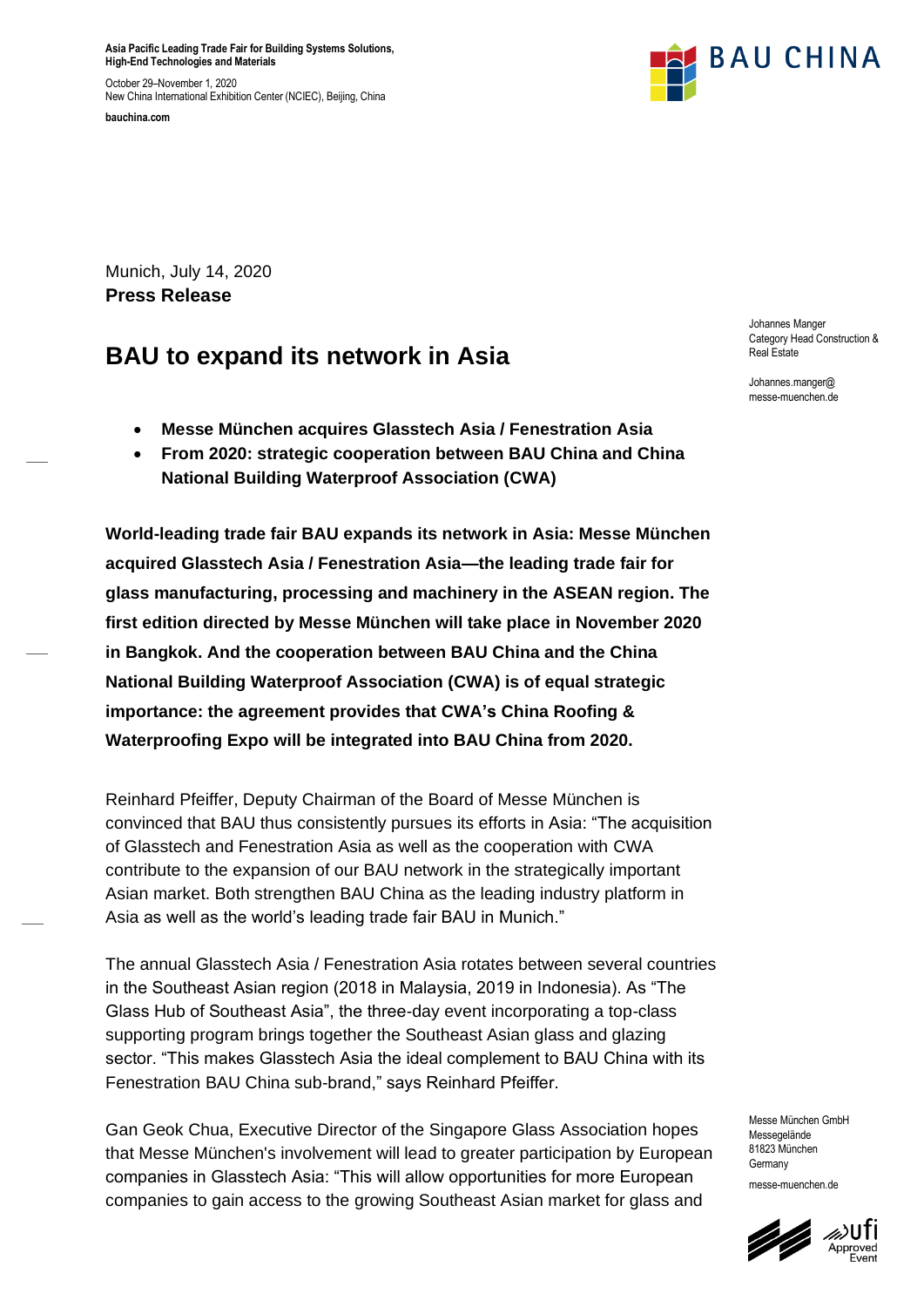## **Press Release** | July 14, 2020 | 2/2

facades solutions and for Southeast Asian customers to be introduced to new solutions created by new technologies and capabilities of European companies."

Edward Liu, Founder and Owner of CEMS, the previous organizer of Glasstech Asia, explains: "The COVID-19 pandemic has obviously disrupted the Singapore and global economies. Like most organizers, we had to overcome these challenges and difficulties with alternative and practicable solutions. As we had worked with Messe München International in organizing the BAUCON series in Singapore in the 1990s, we are confident that MMI is a good partner in not only maintaining the growth of our Glasstech Asia series, but to bring the event to greater heights under the "new normal". With the concurrence of the Singapore Glass Association, we are happy to

divest our interest to MMI which will bring fresh vigor, new and more exhibitors to the Glasstech Asia series. At the same time, CEMS would be delighted to act as consultant to MMI to ensure that the Glasstech Asia series will continue to flourish and develop as the signature event for the glass industry in Southeast Asia and beyond."

The cooperation with China National Building Waterproof Association (CWA) opens up another important segment for the BAU China portfolio. Matthias Strauss, Exhibition Director for the BAU network in Asia and digitalBAU explains: "With China Roofing & Waterproofing Expo we are integrating another new exhibition sector into BAU China. Building waterproofing is very central to the region and the demand for both structural and architectural solutions is correspondingly high."

Zhu Dongqing, General Secretary of China National Building Waterproof Association (CWA), explains: "The cooperation with BAU China will help both sides to integrate resources, share customers, remove barriers, reconstruct the industrial chain of building envelope systems. We can also jointly benefit from the high-quality development of the industry in China."

In 2020, China Roofing & Waterproofing Expo will take place at the same time as BAU China in Beijing. From 2021, it will then be co-located with BAU China at the Shanghai New International Expo Center (SNIEC).

Since its premiere as FENESTRATION BAU China, BAU China has successively expanded and developed its trade fair portfolio—in line with the world's leading world trade fair BAU in Munich. With China's construction industry increasingly focusing on holistic solutions, BAU China and its varied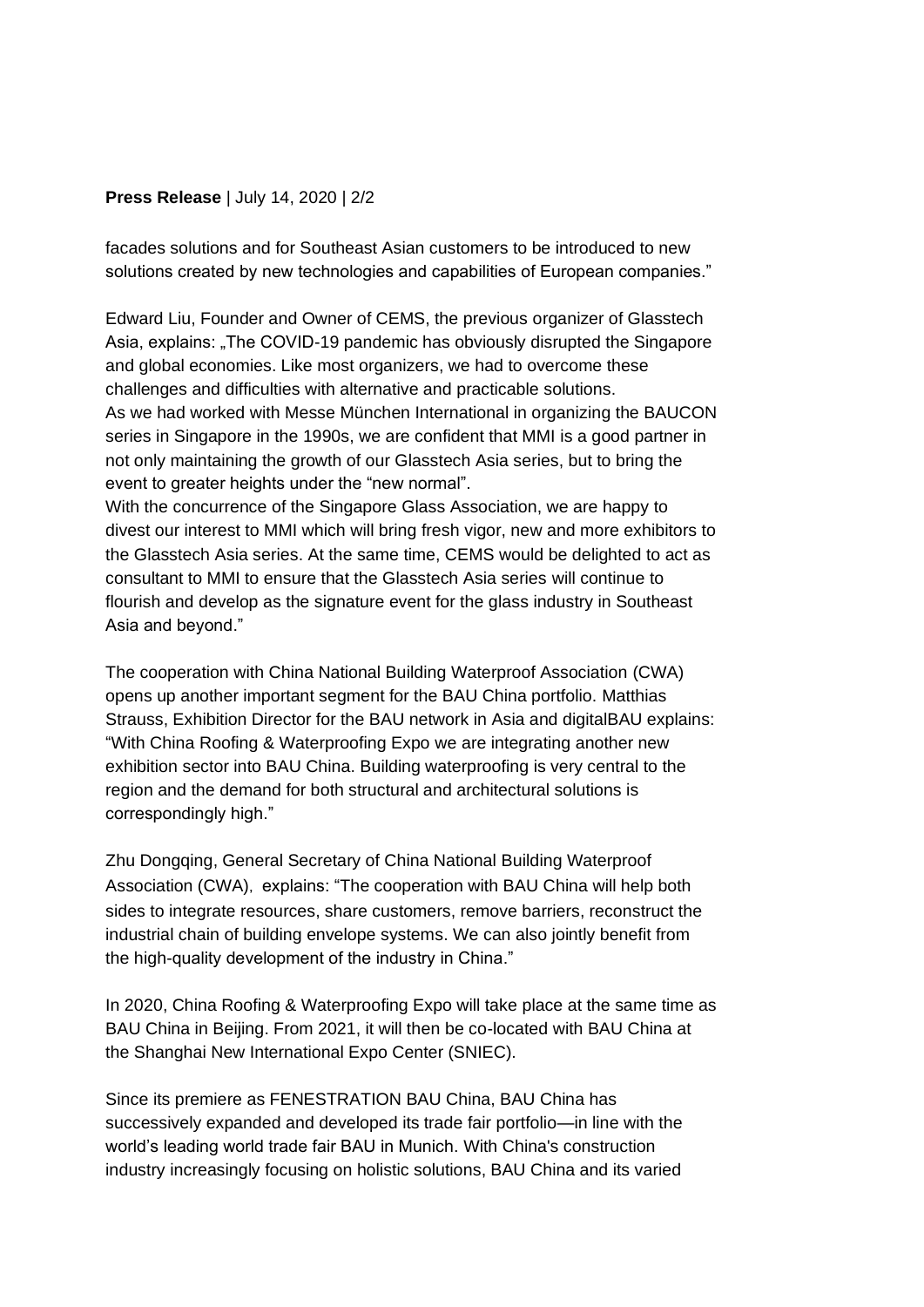## **Press Release** | July 14, 2020 | 3/3

portfolio and segments offers important added value—for exhibitors and visitors alike.

### **BAU China: the figures**

BAU China 2019 attracted more than 61,000 visitors (more than 120,000 visits) from 78 countries (2018: 68). Main visitor countries apart from China were (in this order): Korea, Japan and Thailand. The 778 exhibitors (2018: 656) came from 20 countries. Top exhibiting countries apart from China were (in this order): Germany, Japan and Italy. Net exhibition space grew by six percent compared to the previous year.

The next BAU China will take place from October 29 to November 1, 2020 in Beijing. More information is available at [www.bauchina.com.](http://www.bauchina.com/)

#### **BAU China**

BAU China is the leading platform for 'Building Systems Solutions, High-End Technologies and Materials' in the Asia-Pacific region. The trade fair emerged from Fenestration China, in which Messe München acquired a majority stake. In 2017, the event was held under the new name FENESTRATION BAU China for the first time. The established BAU Congress China was integrated into the trade show. Since 2019 the event has been running under the name BAU China. In 2019, 778 national and international exhibitors presented their offerings from the areas of building materials, construction IT, facades, windows, building automation, building technologies and doors. The exhibition attracted around 61,000 visitors. The next exhibition will take place from October 29 to November 1, 2020, in Beijing.

#### **Glasstech Asia**

Coined "The Glass Hub of Southeast Asia", Glasstech Asia 2020 is an annual exposition that focuses on all things glass. From glass manufacturing, processing and machinery to accessories, raw materials and finished glass products, the three-day event brings together the very best of Southeast Asia's glass and glazing sector, along with high-powered symposiums, forums, workshops and an exciting Glass Installation competition. Returning to Bangkok, Thailand for a fourth time, the 18th edition of Glasstech Asia will spotlight new industry standards in sustainability, automation and energy-efficiency to meet and satisfy the increasing global demands for ecofriendly windows, doors and facades. With a focus on green and smart fenestration technologies to bring about a more sustainable, energy-efficient and liveable future, the exposition is geared towards helping both the architecture, building and construction sectors and countries meet their energy targets.

#### **China Roofing and Waterproofing Expo**

October 28-October 30, 2020 Beijing, China | China National Convention Center China Roofing and Waterproofing Expo, the flagship exhibition of Asia's building waterproofing industry, covers the whole industry chain of building waterproofing industry. The effort is dedicated to promoting international technical exchanges and cooperation, showcasing industry development milestones and future trends, and providing professionals with innovative waterproofing system solutions in the sectors of construction, architectural design, real estate and building materials distribution.